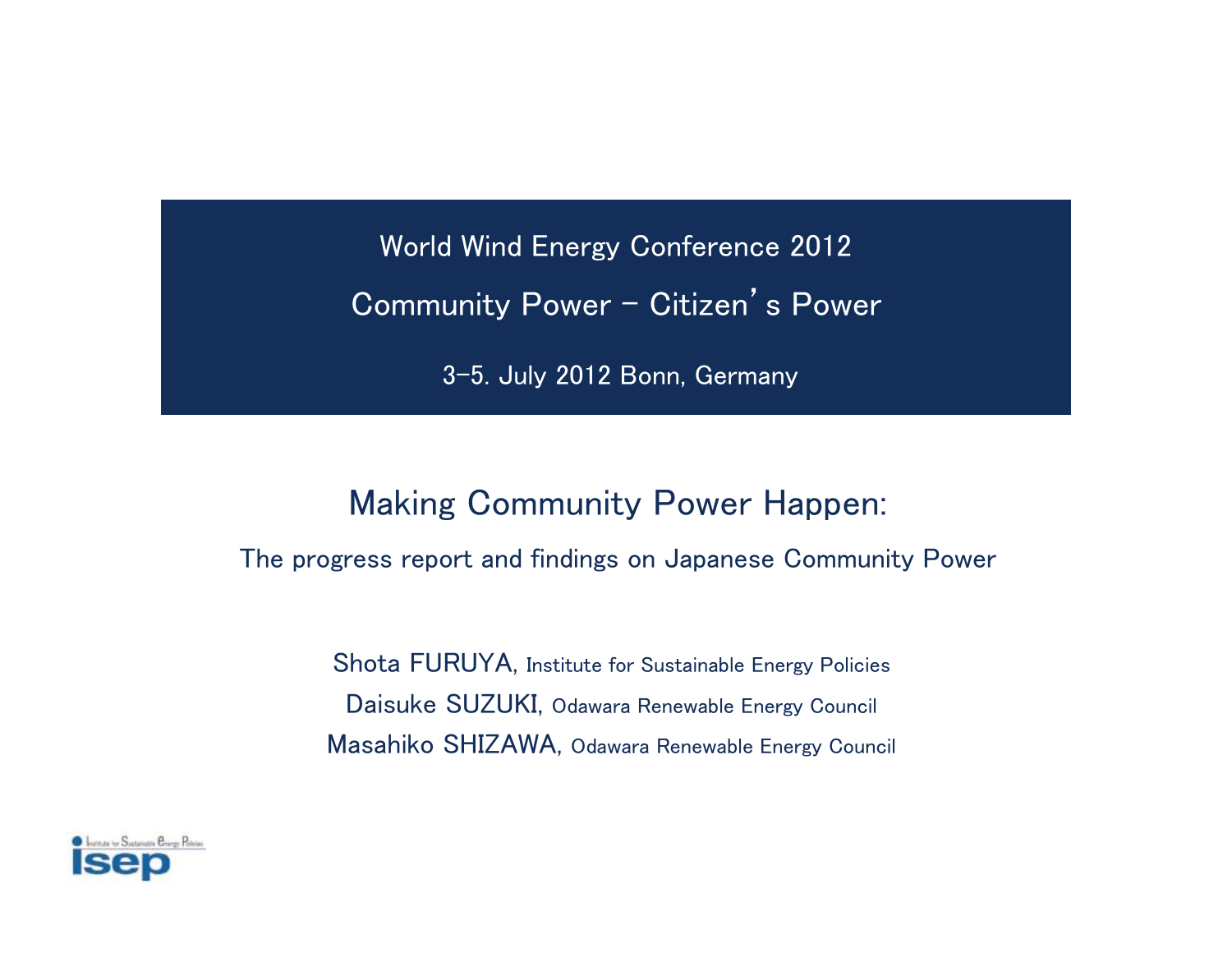

- 1.Overview of Community Power in Japan
- 2.Lessons Learned by Pioneers' Experience
- 3.Emerging Community Power Initiatives
- 4.The Case of Odawara Renewable Energy Council
- 5.Concluding Remark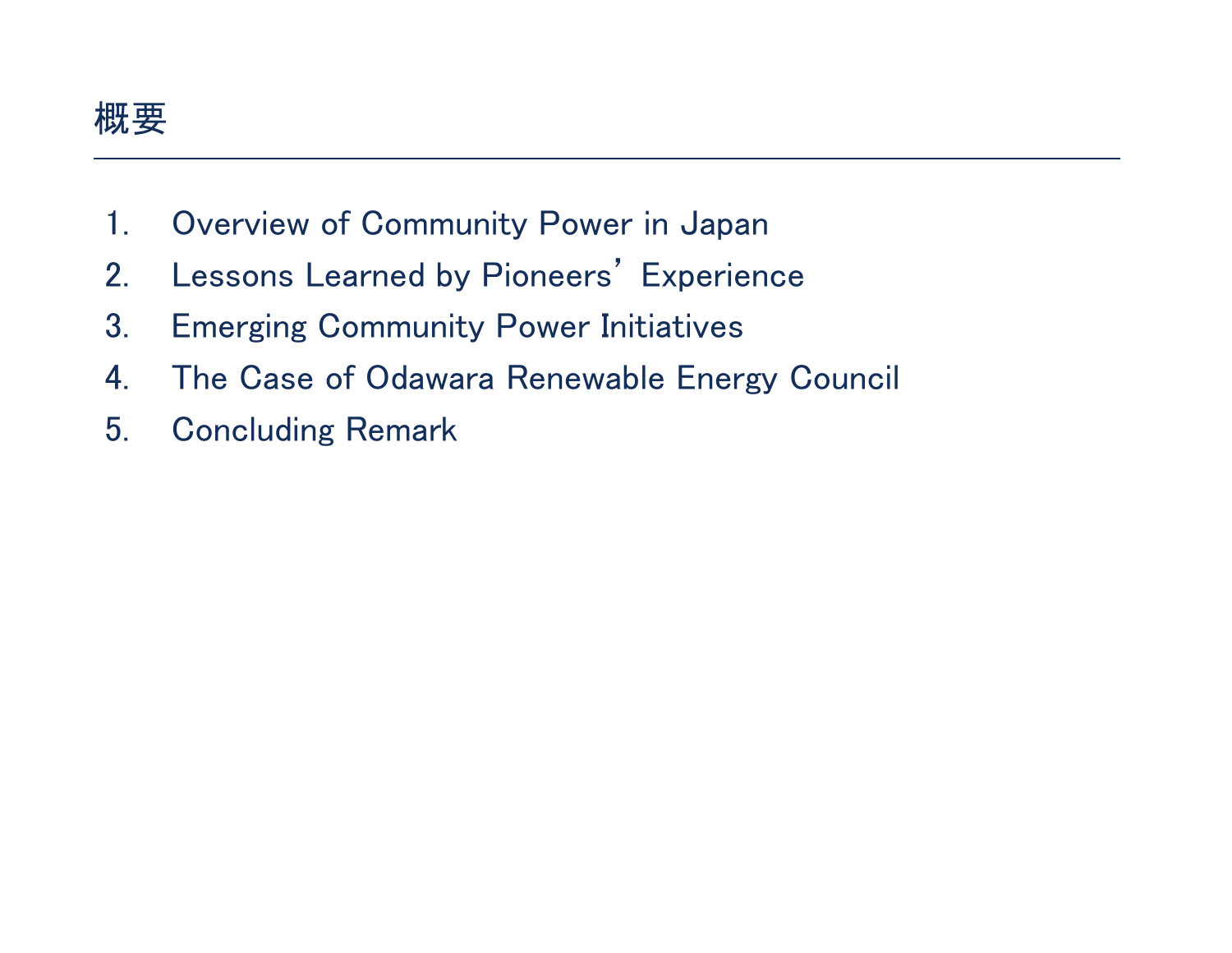# 1. Overview of Community Power in Japan

### Brief History of Community Power in Japan

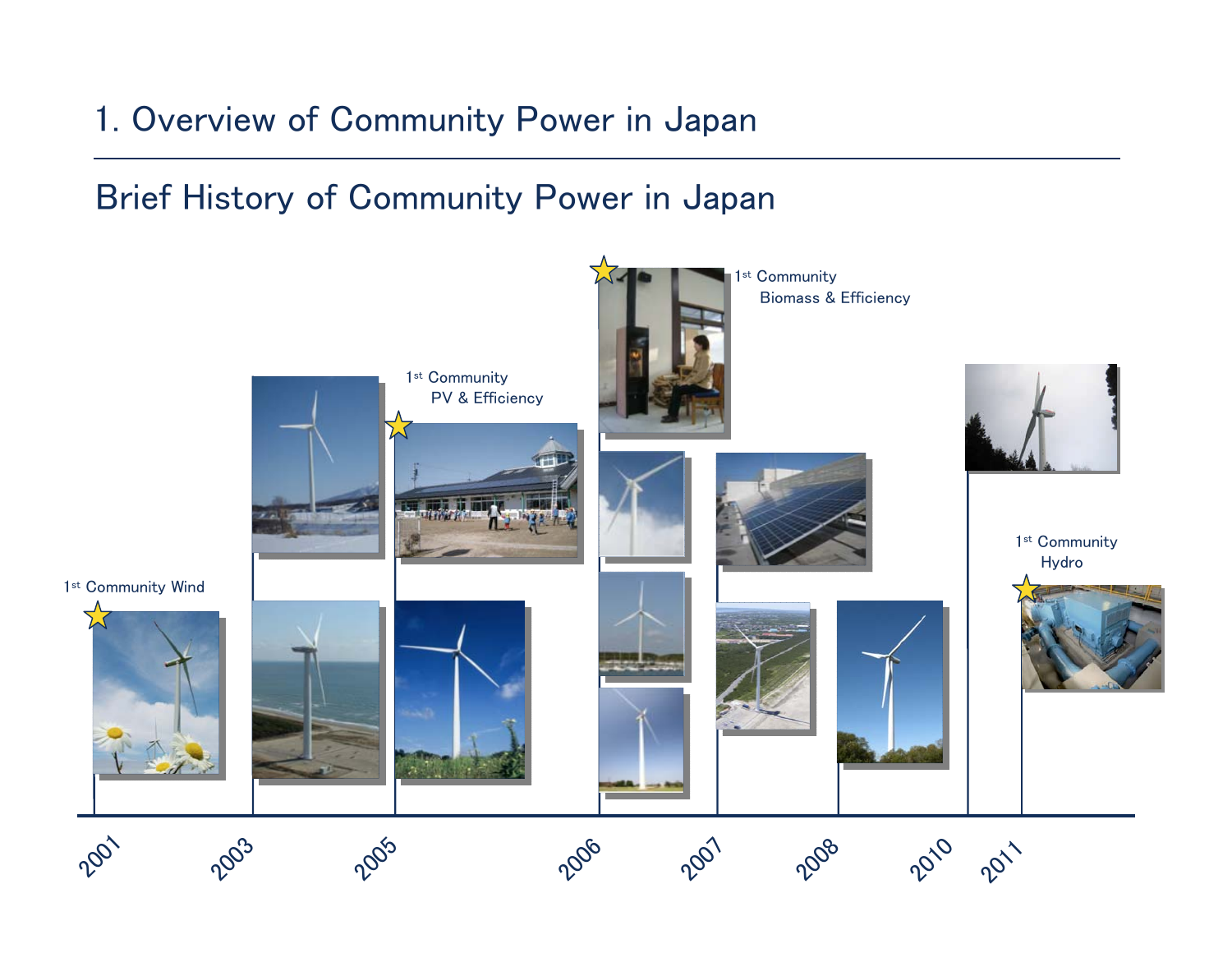# 1. Overview of Community Power in Japan

- •Over 6,000 investors, 3.8 billion yen
- •100,000〜500,000 yen/lot

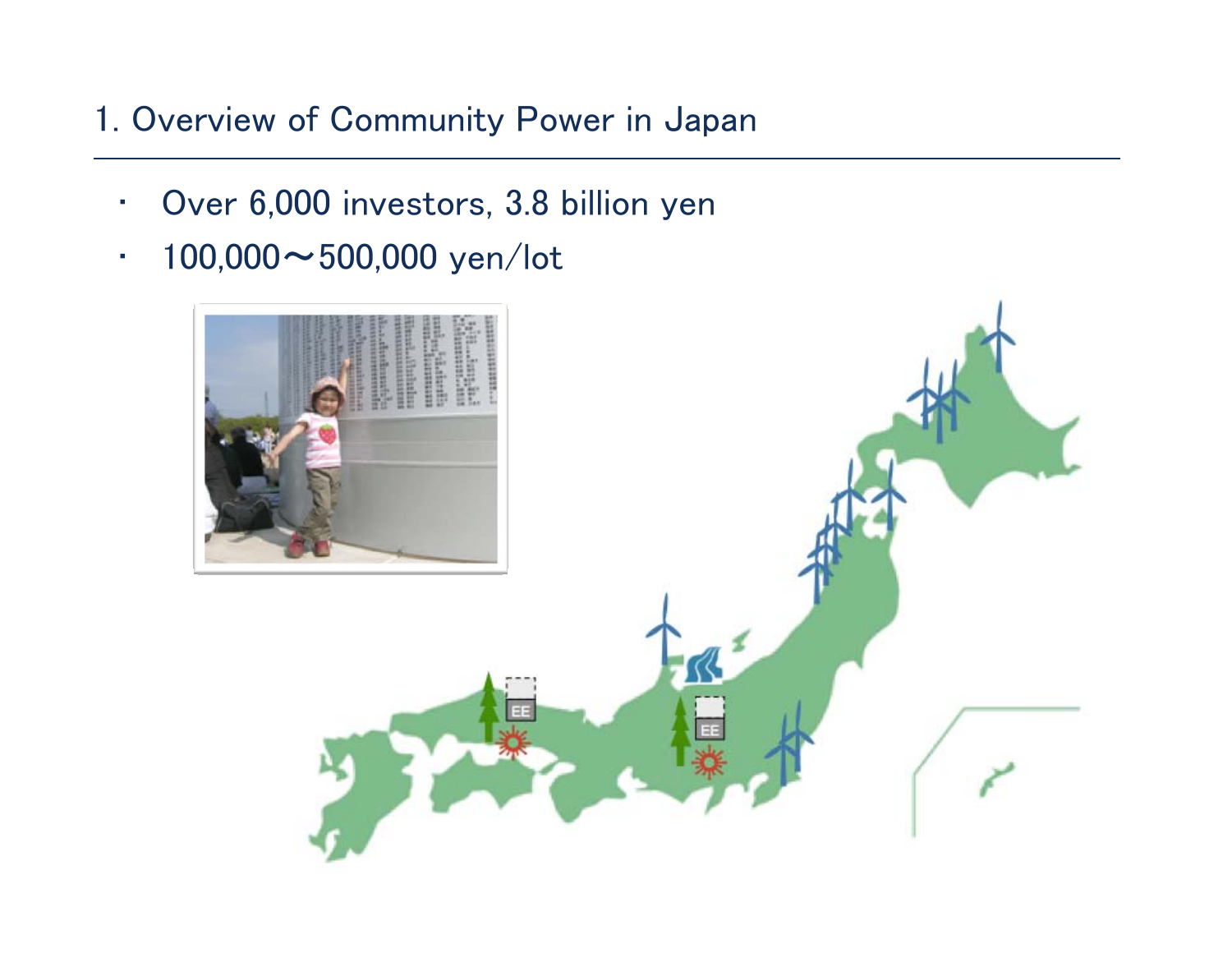### 1. Overview of Community Power in Japan

Citizen financing community power project model

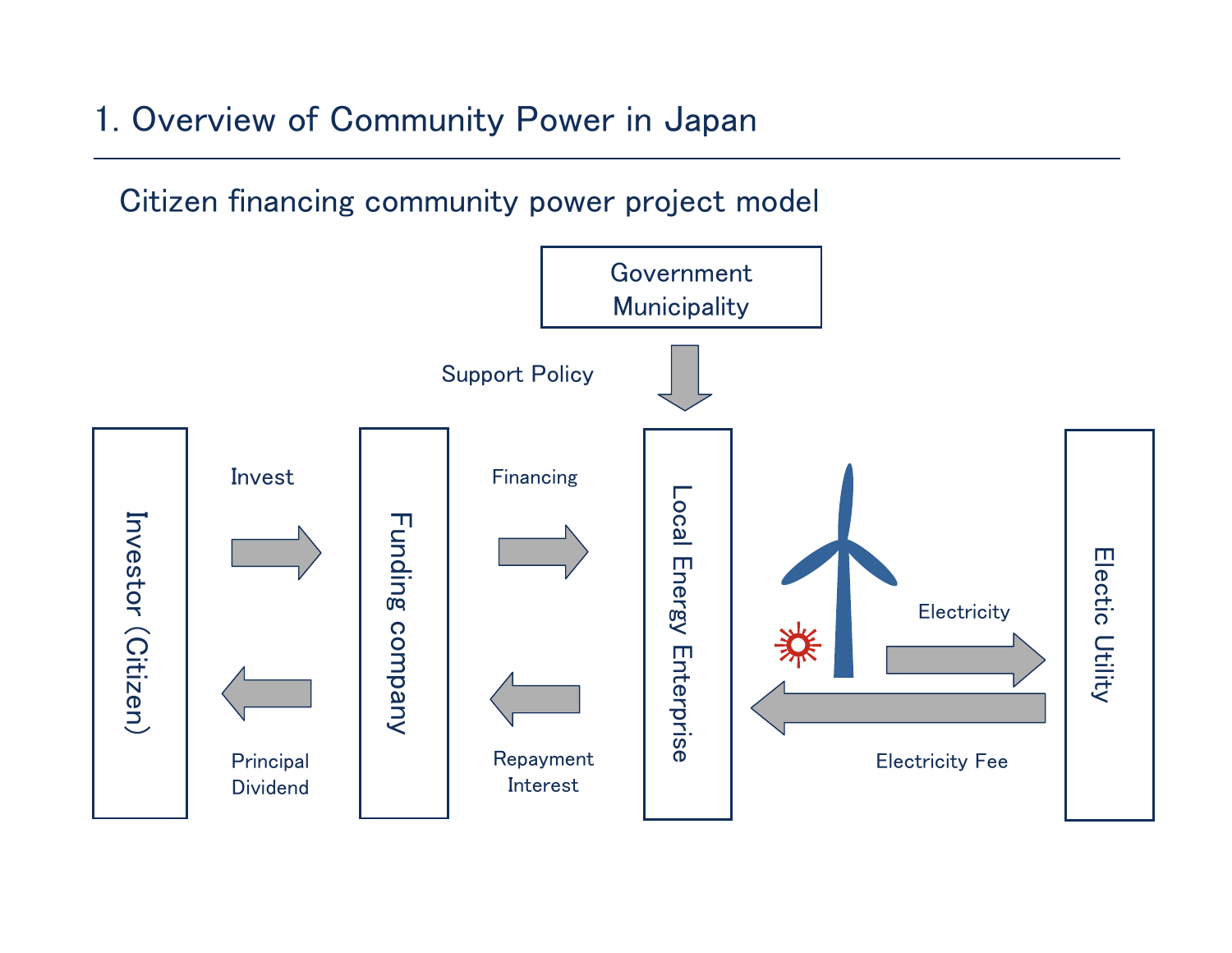# 2. Lessons Learned by Pioneers' Experience

### From the case of pioneer community wind

– Amateur NPO staffs learned the wind power project development by cooperation with experts, especially "language of finance" (project finance, non-recourse loan or anonymous association etc.)

### From the case of pioneer community PV

– Long-term roof top use permission at public facities: Importance of continuous and dialogical approach between the public sector and private sector

#### Each case has local contexts

- There is no single perfect solution
- Which part of knowledge can we transfer?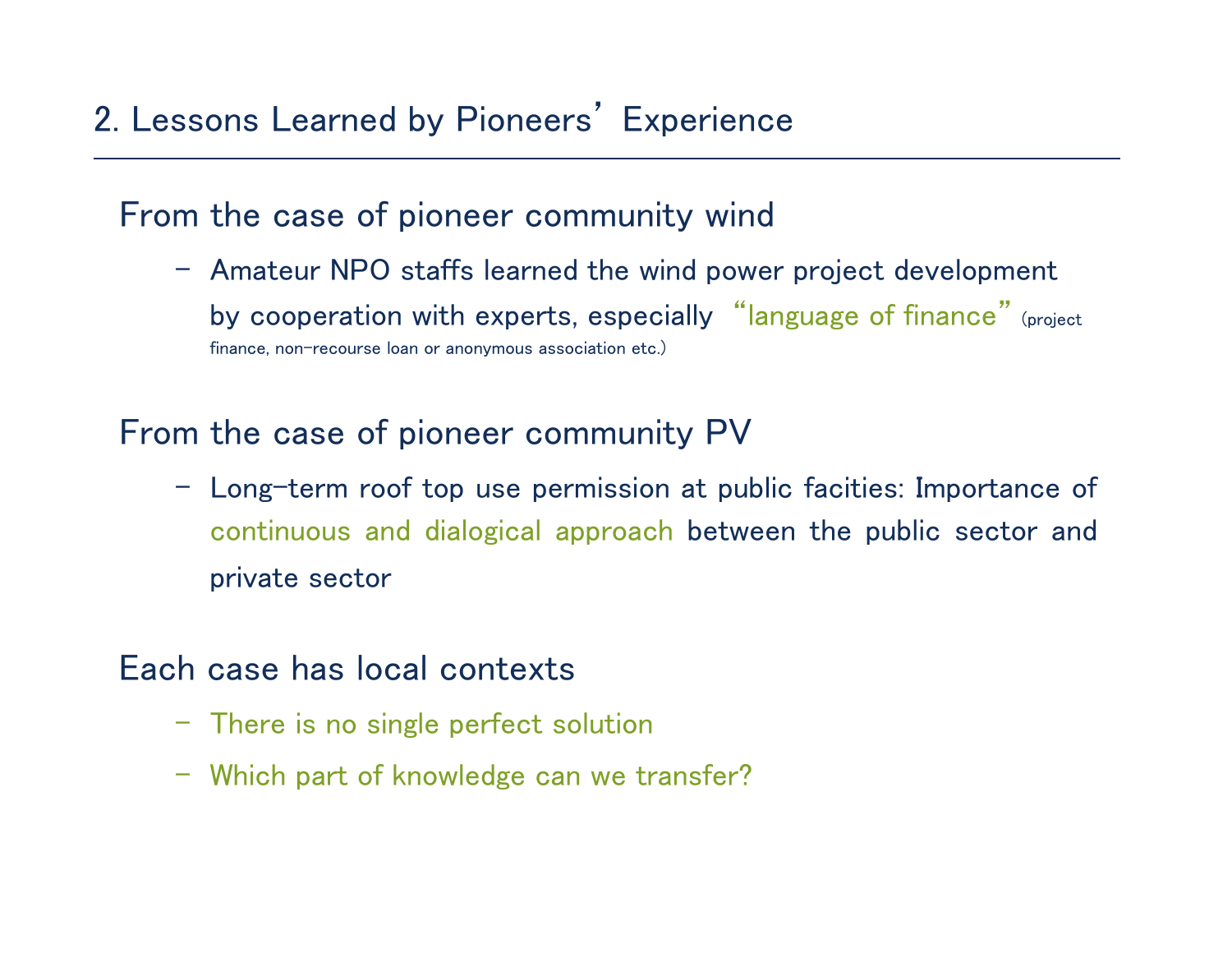Support program by Ministry of Environment

**Objective** 

•Setting up local base for renewable energy

- Organizing local renewable energy council
- Appointing local coordinators
- Making concrete business plan
- Exploring fund-raising options
- Building social consensus
- Realizing the business project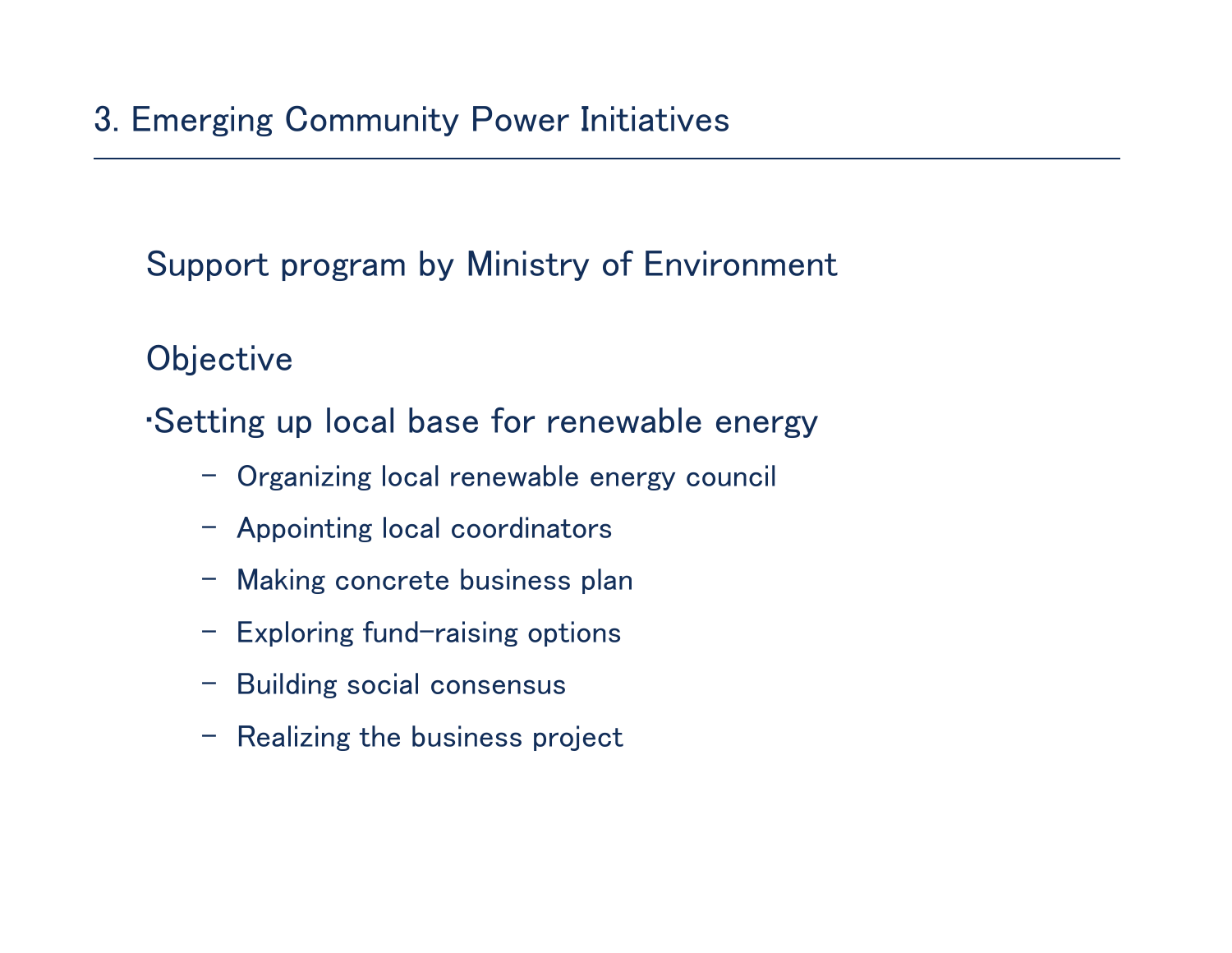# 3. Emerging Community Power Initiatives

### 7 places of community power candidates

- Hokkaido (Ishikari City and Niseko Town)
- –Odawara City
- Nagano Prefecture
- Shizuoka City
- Tokushima Prefecture
- Kochi Prefecture
- Obama Town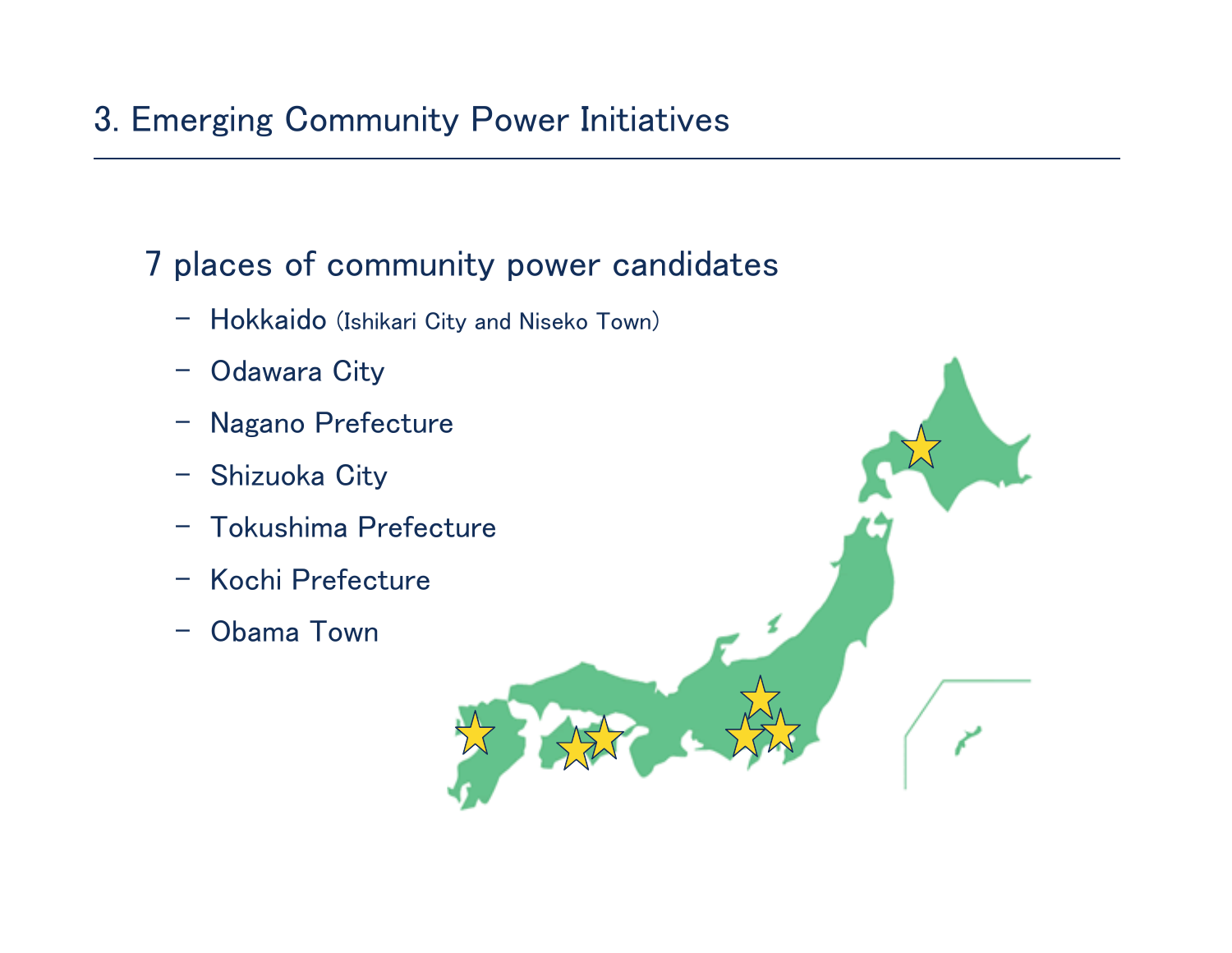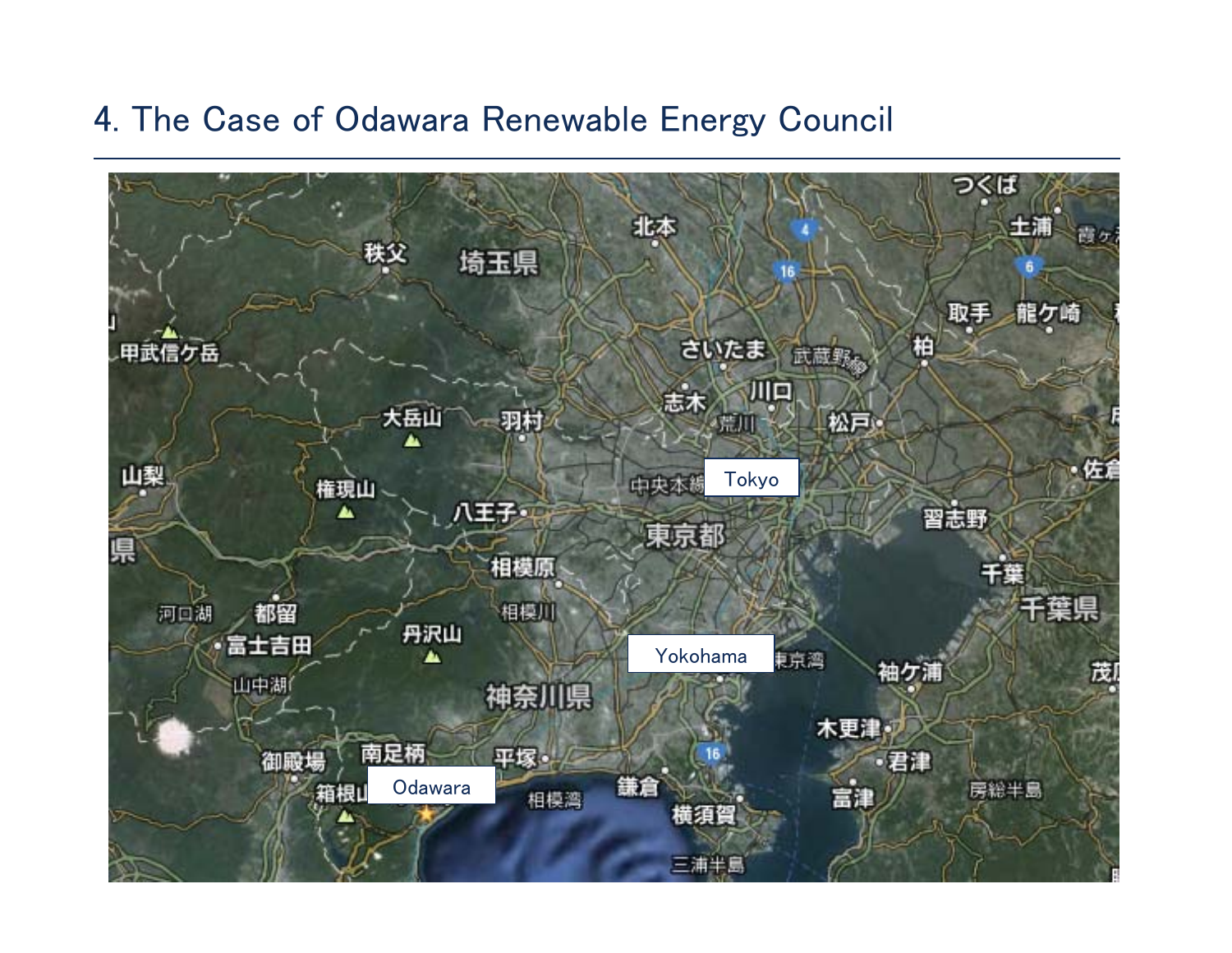

### Odawara City

- West part of Kanagawa
- Population of 197,000
	- Warm climate
	- Surrounded with Hakone mountain, Sakawa river and Sagami bay
	- Historical castle town
	- Major commercial center
	- Bedroom community for Yokohama and Tokyo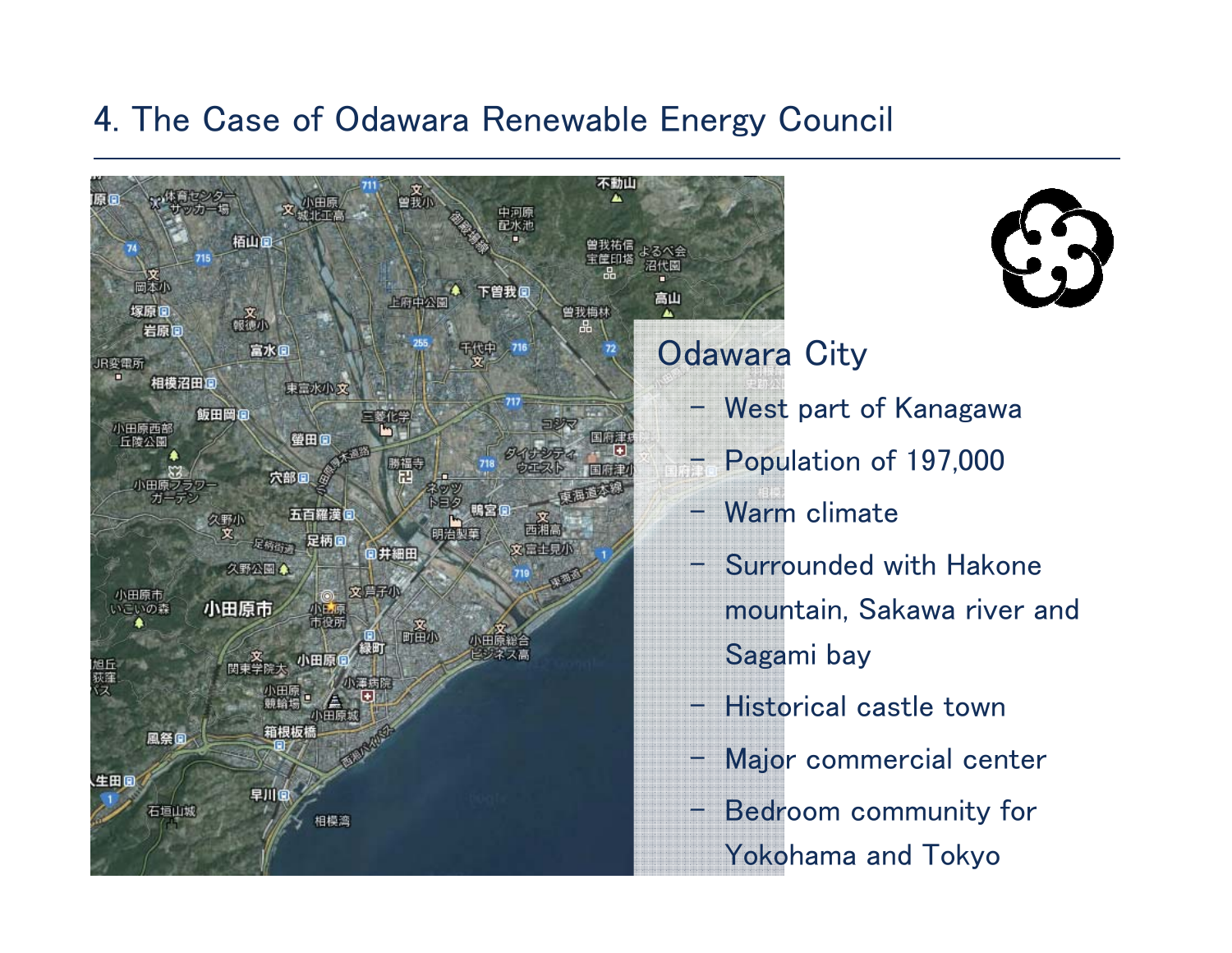- •Mayor's initiative for local renewable energy after 3.11
- • Odawara City applied for the support program of Ministry of Environment, and adopted as model city in 2011 fall
- • Organized "Odawara Renewable Energy Council" as a local space for planning and consensus building
	- Two coordinators from the council members
	- Distributed PV project planning team
	- Secretariat: Odawara City environmental policy unit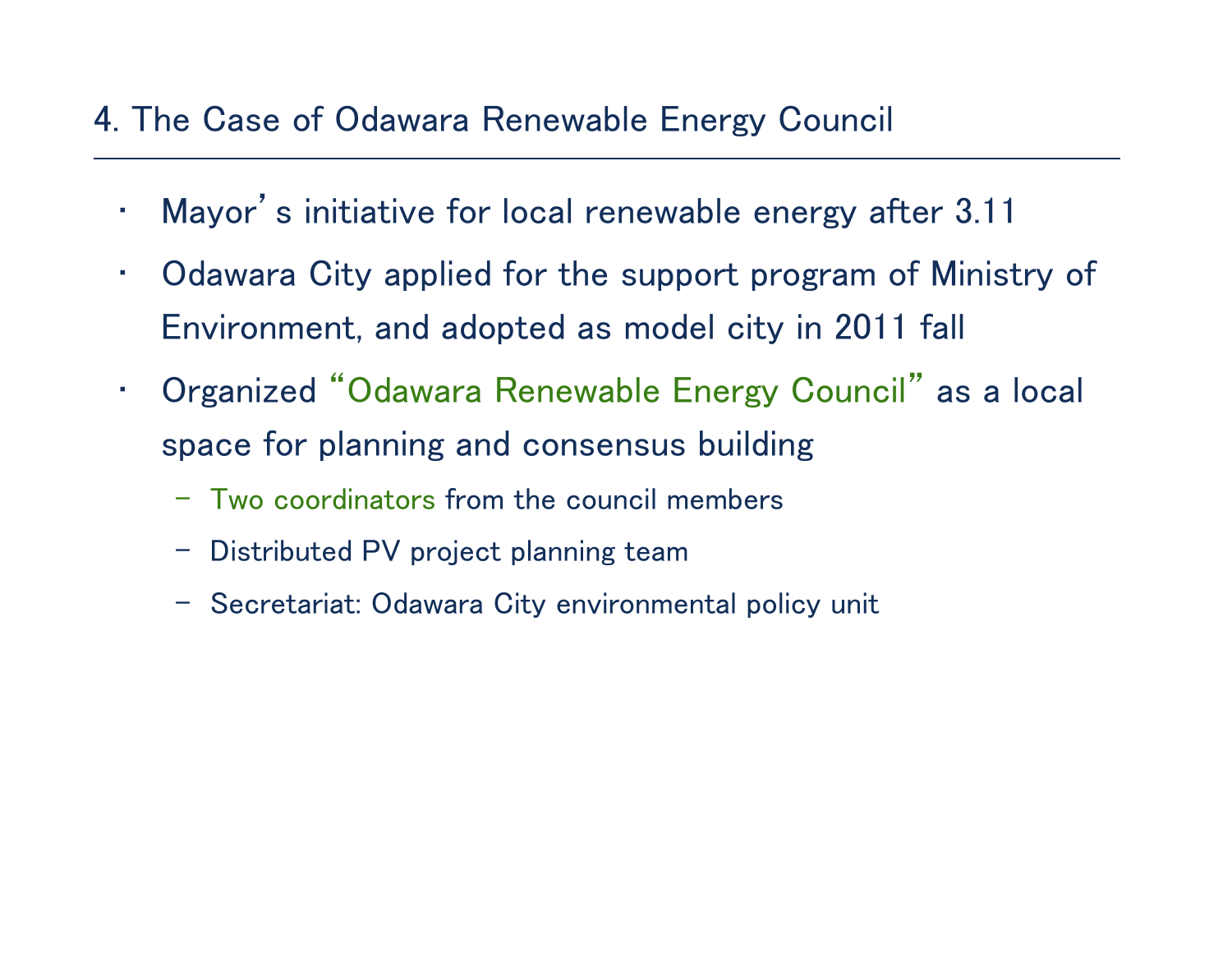#### Planning of Distributed Solar PV Project

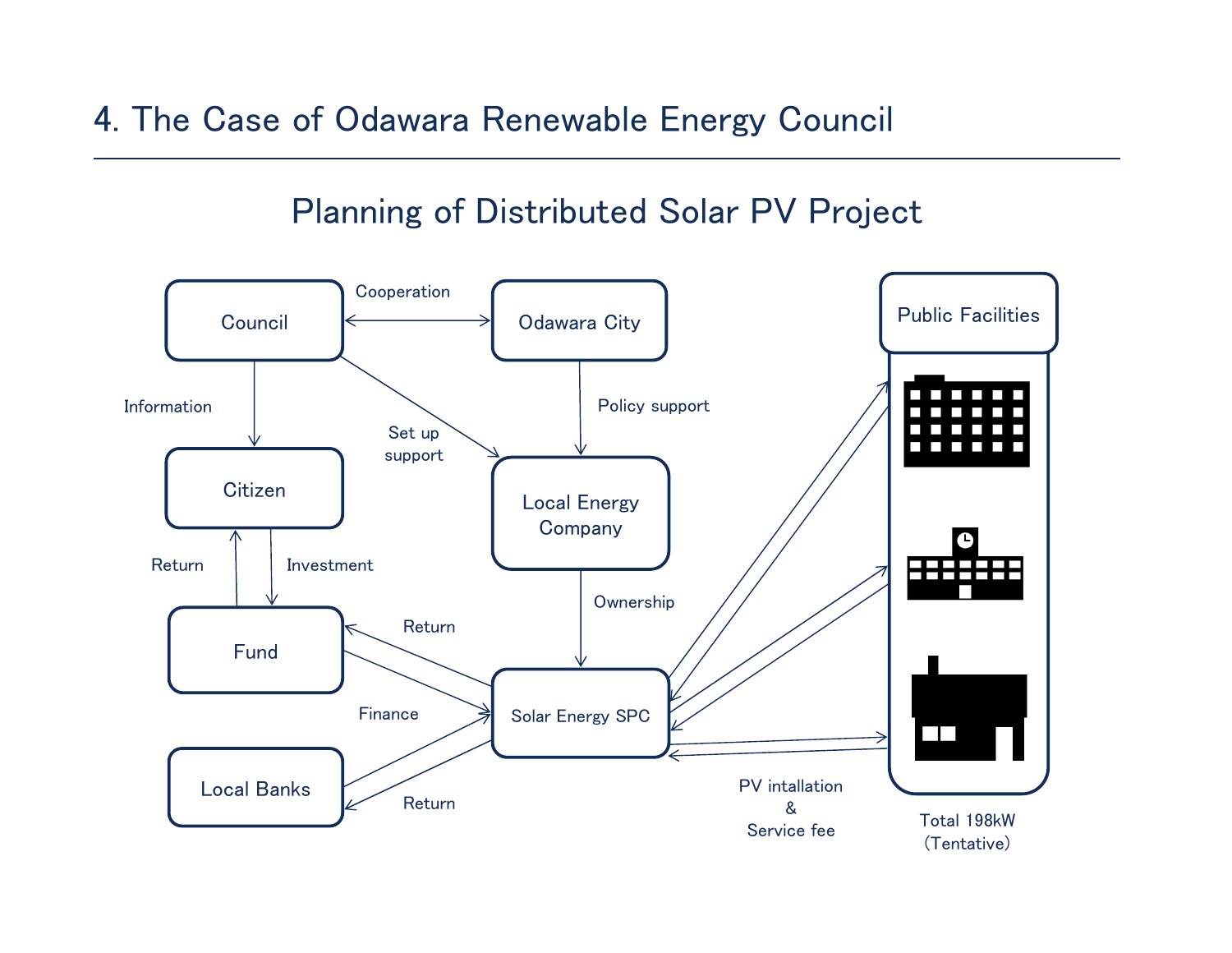



- Renewables are needed for the energy supply diversity
- Renewables are needed for the climate security
- Renewables are needed for the safe energy security .
- Renewables are needed for the making of new industry
- No need for the promotion of renewables
- Don't know about renewables
- No answer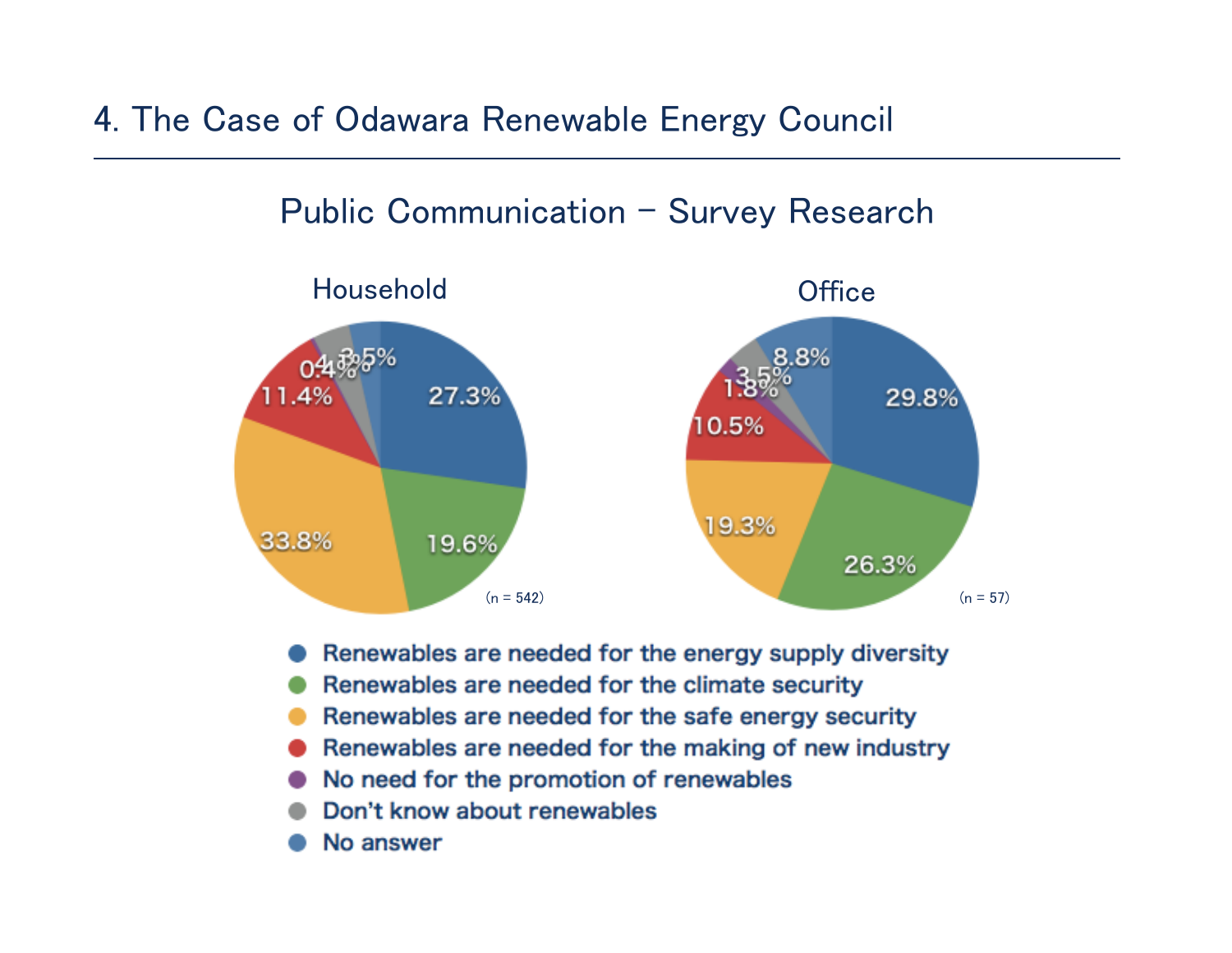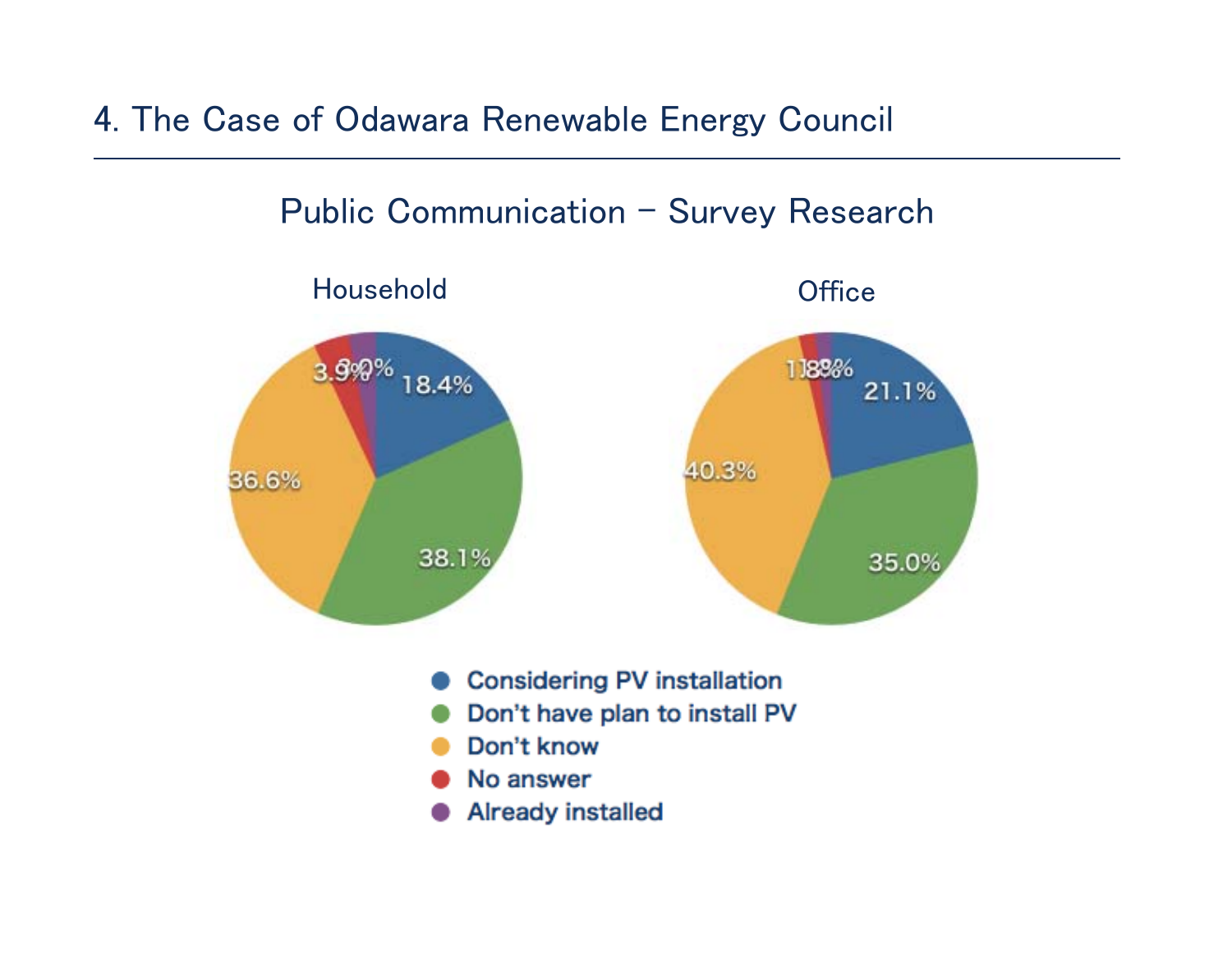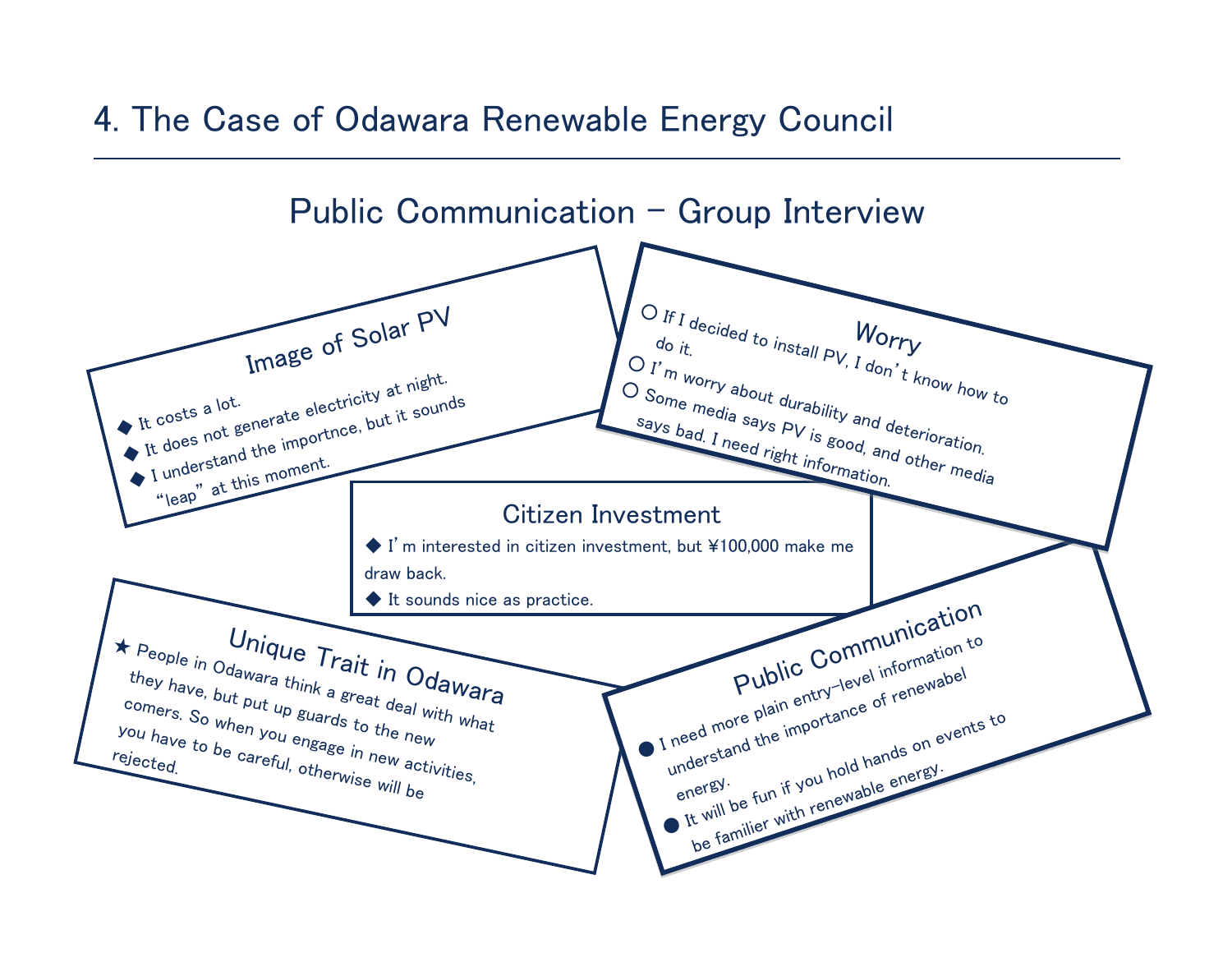### 5. Concluding Remark

- • After 3.11, dozens of community power initiative have emerged and 7 places started the formal planning process with the support of Ministry of Environment
- • As shown in Odawara case, the planning process of community power is learning process from pioneer leaders
- • Basic ideas or concepts of the pioneer cases would be transferable to the emerging cases, such as business model or finance model, however it is important to be careful about unique local contexts
- • So as to communicate better with local citizen, supporting institutions need to make careful effort to identify unique local contexts
- • Global network of community power supporting institutions might play significant role for the further development of community power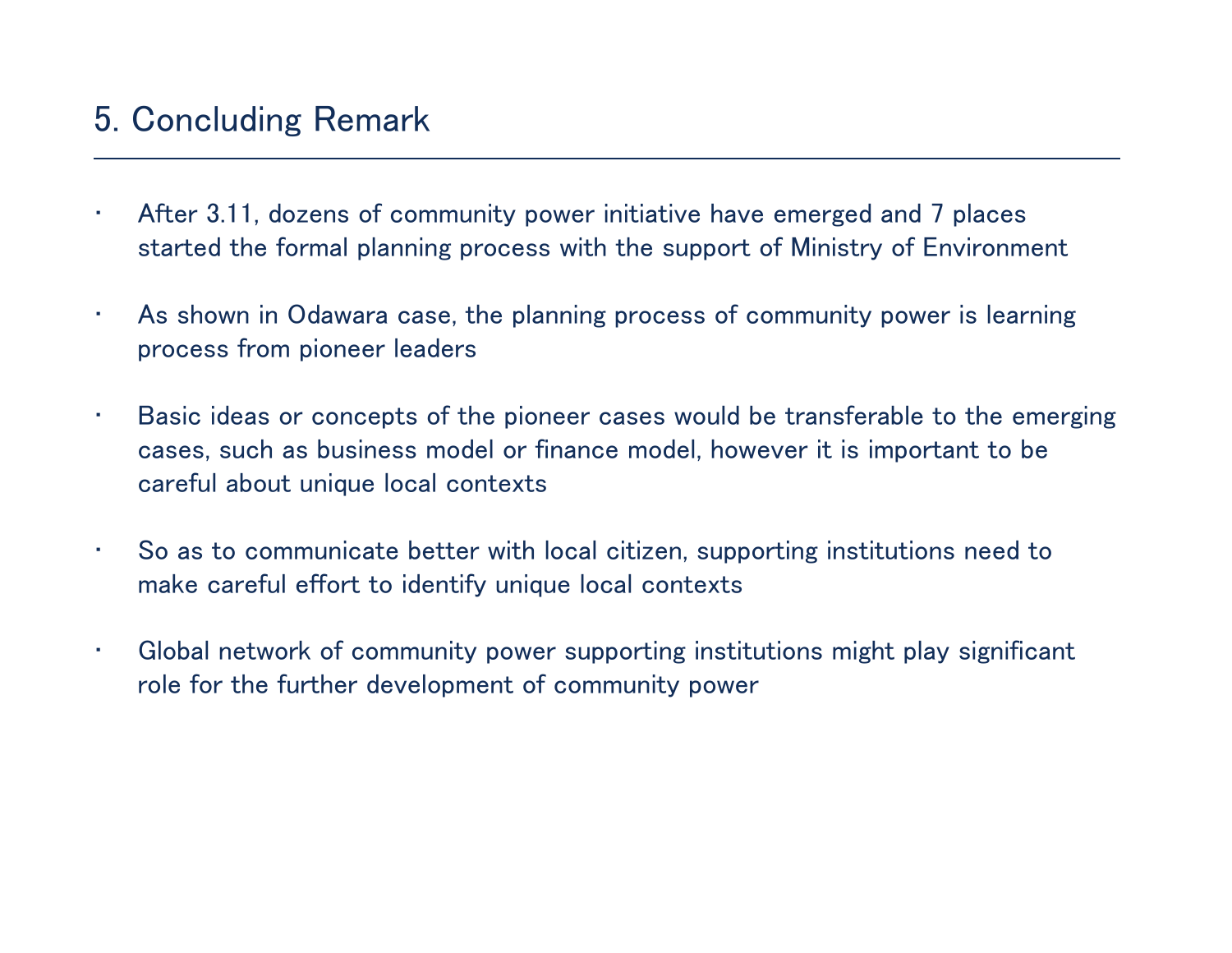### Japan Community Power Conference March 8, 2012



#### http://goo.gl/khrZK